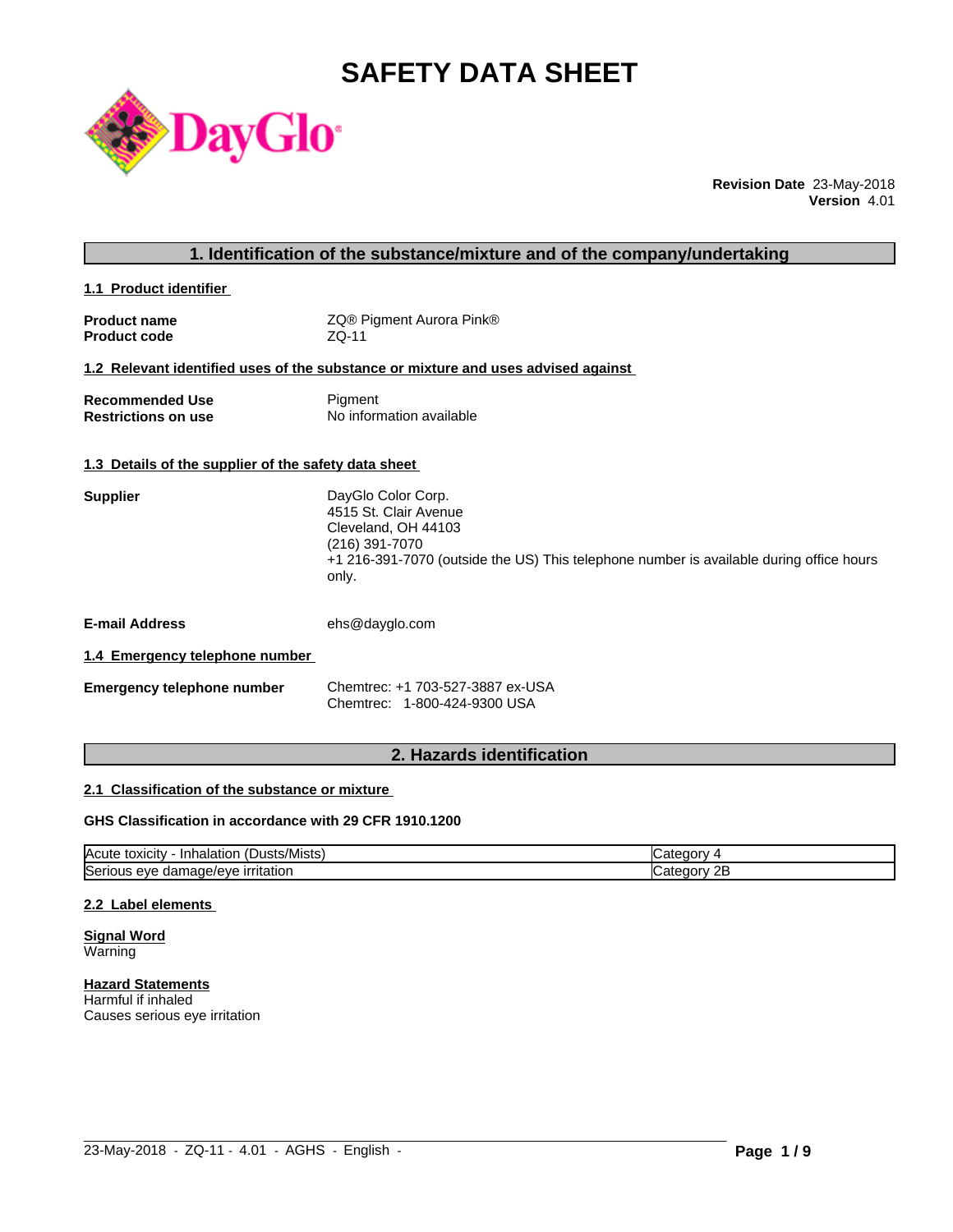

**Precautionary Statements - Prevention** Avoid breathing dust/fume/gas/mist/vapors/spray Use only outdoors or in a well-ventilated area Wash face, hands and any exposed skin thoroughly after handling Wear eye/face protection

## **Precautionary Statements - Response**

IF IN EYES: Rinse cautiously with water for several minutes. Remove contact lenses, if present and easy to do. Continue rinsing If eye irritation persists: Get medical advice/attention IF INHALED: Remove person to fresh air and keep comfortable for breathing Call a POISON CENTER or doctor if you feel unwell

## **2.3. Other Hazards Hazards not otherwise classified (HNOC)**

Not Applicable

## **2.4 Other information**

Not Applicable

**Unknown Acute Toxicity** 1.217% of the mixture consists of ingredient(s) of unknown toxicity

## **3. Composition/Information on Ingredients**

## **Substance Mixture**

| <b>Chemical Name</b>                                                                    | CAS No.                    | $\mathbf{a}$ |  |
|-----------------------------------------------------------------------------------------|----------------------------|--------------|--|
| <b>DAN 1.4</b><br>منصدد<br>$\sim$ 1.00 $\sim$ 1.1 $\sim$<br>. ۱. ب<br>Dasiu             | $\sim$<br>3068<br>99-<br>ີ |              |  |
| The exect persentege (concentration) of composition has been withhold as a trade secret |                            |              |  |

The exact percentage (concentration) of composition has been withheld as a trade secret.

## **4. First aid measures**

## **4.1 Description of first-aid measures**

| <b>General advice</b>                                           | No information available.                                                                                                                                                                                               |  |
|-----------------------------------------------------------------|-------------------------------------------------------------------------------------------------------------------------------------------------------------------------------------------------------------------------|--|
| Eye contact                                                     | Immediately flush with plenty of water. After initial flushing, remove any contact lenses and<br>continue flushing for at least 15 minutes. Keep eye wide open while rinsing. If symptoms<br>persist, call a physician. |  |
| <b>Skin contact</b>                                             | Immediate medical attention is not required. Wash off with soap and water.                                                                                                                                              |  |
| <b>Inhalation</b>                                               | Immediate medical attention is not required. Move to fresh air.                                                                                                                                                         |  |
| <b>Ingestion</b>                                                | Do NOT induce vomiting. Drink plenty of water. Consult a physician.                                                                                                                                                     |  |
| 4.2 Most important symptoms and effects, both acute and delayed |                                                                                                                                                                                                                         |  |
| <b>Symptoms</b>                                                 | See Section 2.2, Label Elements and/or Section 11, Toxicological effects.                                                                                                                                               |  |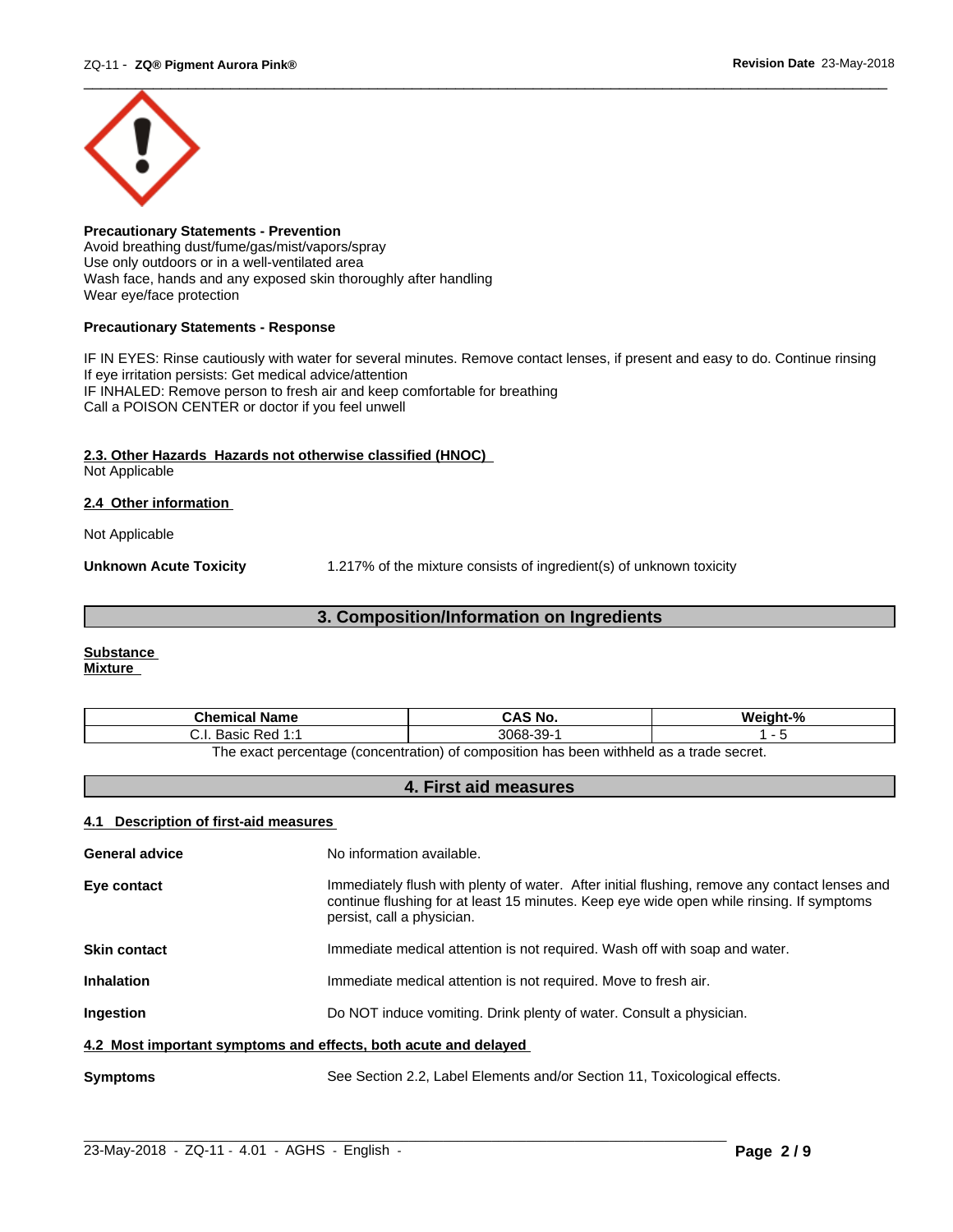## **4.3 Indication of any immediate medical attention and special treatment needed**

**Notes to physician** Treat symptomatically.

## **5. Fire-Fighting Measures**

 $\overline{\phantom{a}}$  ,  $\overline{\phantom{a}}$  ,  $\overline{\phantom{a}}$  ,  $\overline{\phantom{a}}$  ,  $\overline{\phantom{a}}$  ,  $\overline{\phantom{a}}$  ,  $\overline{\phantom{a}}$  ,  $\overline{\phantom{a}}$  ,  $\overline{\phantom{a}}$  ,  $\overline{\phantom{a}}$  ,  $\overline{\phantom{a}}$  ,  $\overline{\phantom{a}}$  ,  $\overline{\phantom{a}}$  ,  $\overline{\phantom{a}}$  ,  $\overline{\phantom{a}}$  ,  $\overline{\phantom{a}}$ 

## **5.1 Extinguishing media**

## **Suitable extinguishing media**

Use extinguishing measures that are appropriate to local circumstances and the surrounding environment.

**Unsuitable Extinguishing Media** None.

#### **5.2 Special hazards arising from the substance or mixture**

#### **Special Hazard**

None known based on information supplied.

**Hazardous Combustion Products** Carbon oxides. Nitrogen oxides (NOx).

#### **Explosion Data**

#### **Sensitivity to Mechanical Impact** None.

**Sensitivity to Static Discharge** Fine dust dispersed in air, in sufficient concentrations, and in the presence of an ignition source is a potential dust explosion hazard.

## **5.3 Advice for firefighters**

As in any fire, wear self-contained breathing apparatus pressure-demand, MSHA/NIOSH (approved or equivalent) and full protective gear.

## **6. Accidental Release Measures**

## **6.1 Personal precautions, protective equipment and emergency procedures**

Ensure adequate ventilation, especially in confined areas. Use personal protective equipment.

## **6.2 Environmental precautions**

Dust deposits should not be allowed to accumulate on surfaces as these may form an explosive mixture if they are released into the atmosphere in sufficient concentration. Avoid dispersal of dust in the air (i.e., cleaning dusty surfaces with compressed air). Nonsparking tools should be used. Prevent product from entering drains.

## **6.3 Methods and materials for containment and cleaning up**

| <b>Methods for Containment</b> | Prevent dust cloud. Cover powder spill with plastic sheet or tarp to minimize spreading.                                                                                                                                                                                                                                                                                                |
|--------------------------------|-----------------------------------------------------------------------------------------------------------------------------------------------------------------------------------------------------------------------------------------------------------------------------------------------------------------------------------------------------------------------------------------|
| Methods for cleaning up        | Avoid dust formation. Take precautionary measures against static discharges. Do not dry<br>sweep dust. Wet dust with water before sweeping or use a vacuum to collect dust. Use<br>personal protective equipment. Take up mechanically and collect in suitable container for<br>disposal. Prevent product from entering drains. Keep in suitable and closed containers for<br>disposal. |

## **7. Handling and storage**

## **7.1 Precautions for safe handling**

Advice on safe handling **Avoid dust formation. Take precautionary measures against static discharges. Fine dust** dispersed in air may ignite. Wear personal protective equipment.

 $\_$  ,  $\_$  ,  $\_$  ,  $\_$  ,  $\_$  ,  $\_$  ,  $\_$  ,  $\_$  ,  $\_$  ,  $\_$  ,  $\_$  ,  $\_$  ,  $\_$  ,  $\_$  ,  $\_$  ,  $\_$  ,  $\_$  ,  $\_$  ,  $\_$  ,  $\_$  ,  $\_$  ,  $\_$  ,  $\_$  ,  $\_$  ,  $\_$  ,  $\_$  ,  $\_$  ,  $\_$  ,  $\_$  ,  $\_$  ,  $\_$  ,  $\_$  ,  $\_$  ,  $\_$  ,  $\_$  ,  $\_$  ,  $\_$  ,

**Hygiene measures** Handle in accordance with good industrial hygiene and safety practice.

**7.2 Conditions for safe storage, including any incompatibilities**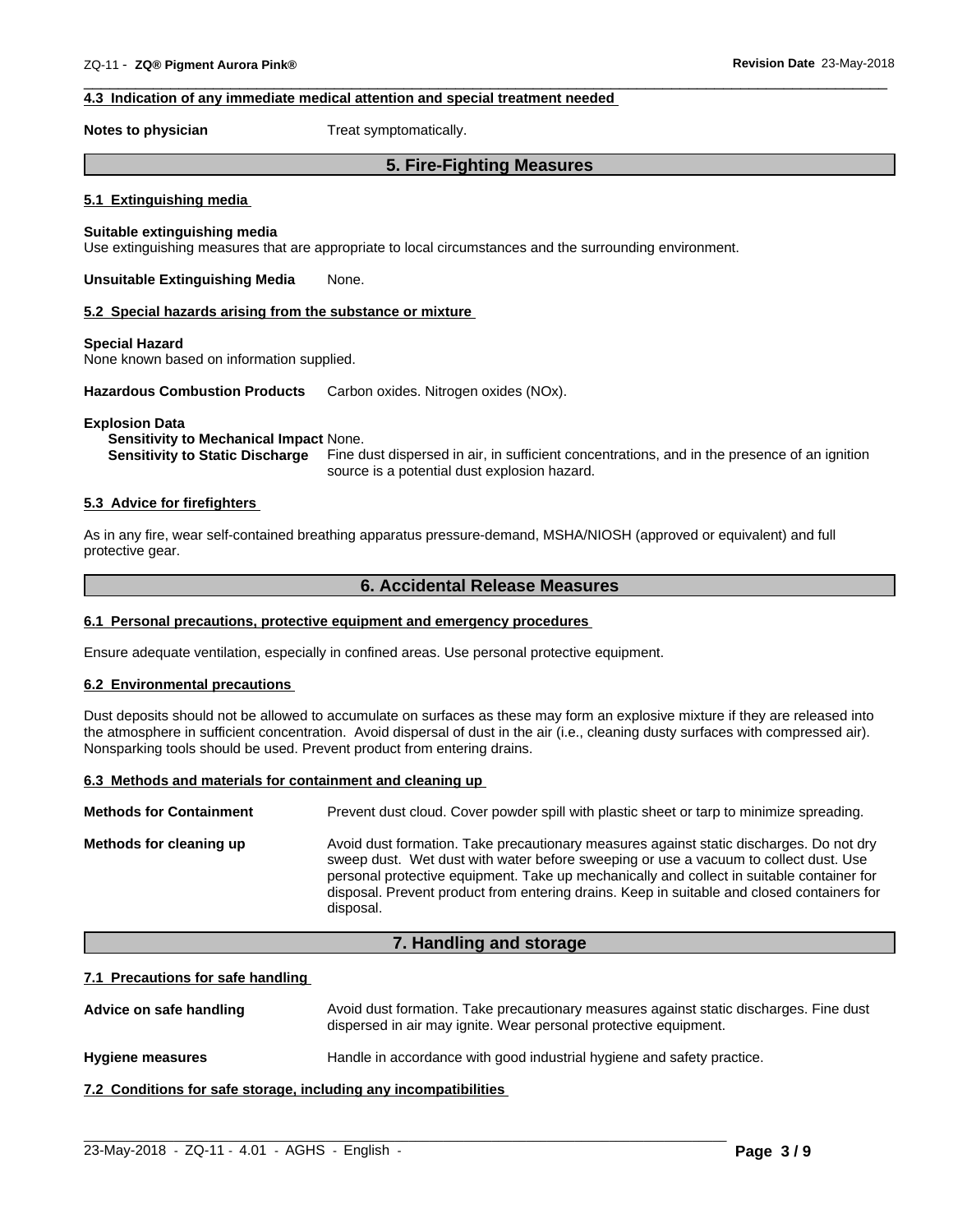| <b>Storage Conditions</b> | Keep tightly closed in a dry and cool place. |
|---------------------------|----------------------------------------------|
| <b>Materials to Avoid</b> | No materials to be especially mentioned.     |

## **8. Exposure controls/personal protection**

 $\overline{\phantom{a}}$  ,  $\overline{\phantom{a}}$  ,  $\overline{\phantom{a}}$  ,  $\overline{\phantom{a}}$  ,  $\overline{\phantom{a}}$  ,  $\overline{\phantom{a}}$  ,  $\overline{\phantom{a}}$  ,  $\overline{\phantom{a}}$  ,  $\overline{\phantom{a}}$  ,  $\overline{\phantom{a}}$  ,  $\overline{\phantom{a}}$  ,  $\overline{\phantom{a}}$  ,  $\overline{\phantom{a}}$  ,  $\overline{\phantom{a}}$  ,  $\overline{\phantom{a}}$  ,  $\overline{\phantom{a}}$ 

## **8.1 Exposure Guidelines**

## **8.2 Appropriate engineering controls**

| <b>Engineering Measures</b> | Showers              |  |
|-----------------------------|----------------------|--|
|                             | Eyewash stations     |  |
|                             | Ventilation systems. |  |

## **8.3 Individual protection measures, such as personal protective equipment**

| <b>Eve/Face Protection</b>    | Safety glasses with side-shields.                                                                              |
|-------------------------------|----------------------------------------------------------------------------------------------------------------|
| Skin and body protection      | Wear chemical resistant footwear and clothing such as gloves, an apron or a whole body<br>suit as appropriate. |
| <b>Respiratory protection</b> | . NIOSH/MSHA approved respiratory protection should be worn if exposure is anticipated.                        |
| <b>Hygiene measures</b>       | See section 7 for more information                                                                             |

 $\_$  ,  $\_$  ,  $\_$  ,  $\_$  ,  $\_$  ,  $\_$  ,  $\_$  ,  $\_$  ,  $\_$  ,  $\_$  ,  $\_$  ,  $\_$  ,  $\_$  ,  $\_$  ,  $\_$  ,  $\_$  ,  $\_$  ,  $\_$  ,  $\_$  ,  $\_$  ,  $\_$  ,  $\_$  ,  $\_$  ,  $\_$  ,  $\_$  ,  $\_$  ,  $\_$  ,  $\_$  ,  $\_$  ,  $\_$  ,  $\_$  ,  $\_$  ,  $\_$  ,  $\_$  ,  $\_$  ,  $\_$  ,  $\_$  ,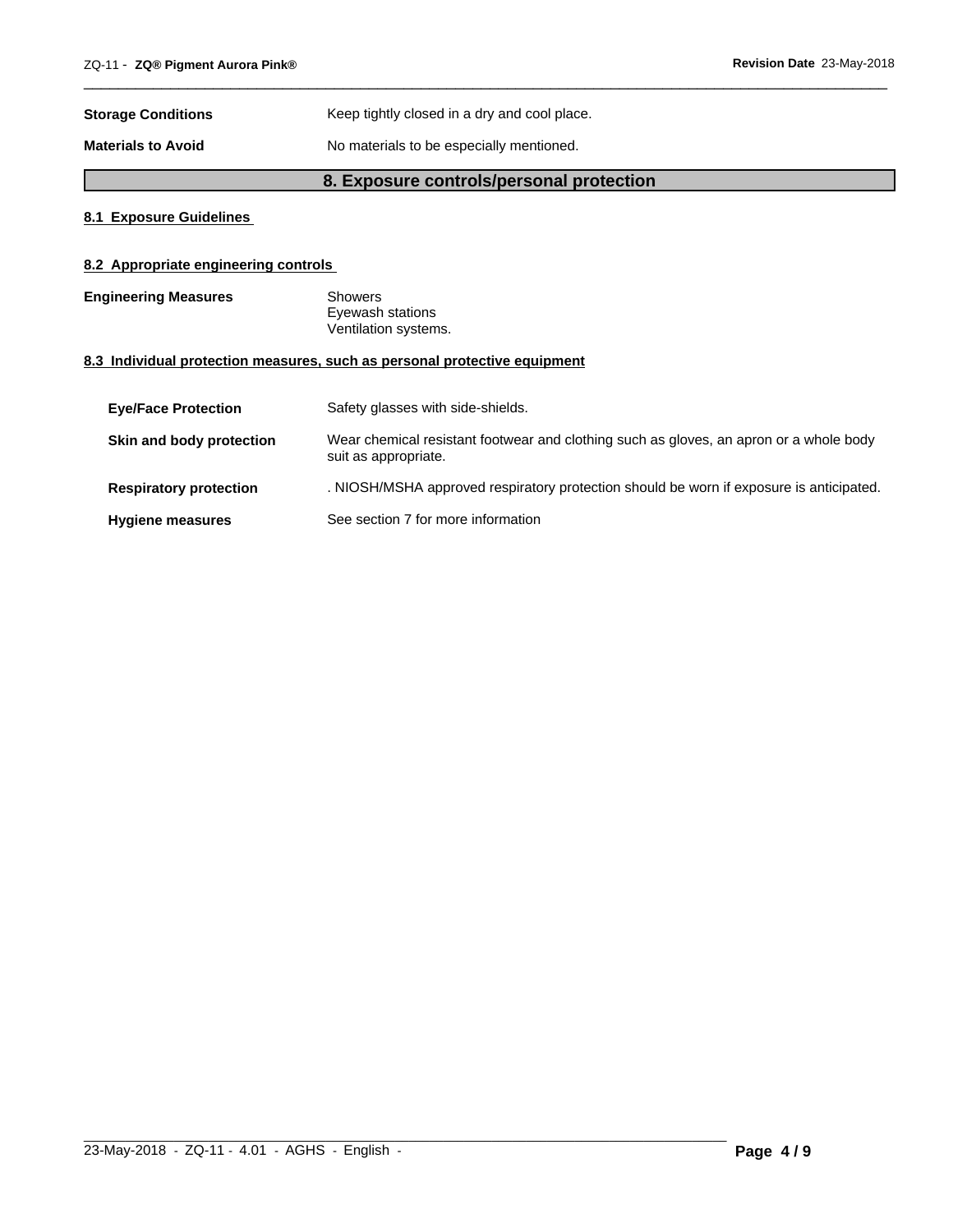## **9. Physical and chemical properties**

 $\overline{\phantom{a}}$  ,  $\overline{\phantom{a}}$  ,  $\overline{\phantom{a}}$  ,  $\overline{\phantom{a}}$  ,  $\overline{\phantom{a}}$  ,  $\overline{\phantom{a}}$  ,  $\overline{\phantom{a}}$  ,  $\overline{\phantom{a}}$  ,  $\overline{\phantom{a}}$  ,  $\overline{\phantom{a}}$  ,  $\overline{\phantom{a}}$  ,  $\overline{\phantom{a}}$  ,  $\overline{\phantom{a}}$  ,  $\overline{\phantom{a}}$  ,  $\overline{\phantom{a}}$  ,  $\overline{\phantom{a}}$ 

## **9.1 Information on basic physical and chemical properties**

| <b>Physical state</b>                          | Solid                                 |                          |                          |
|------------------------------------------------|---------------------------------------|--------------------------|--------------------------|
| Appearance                                     | Powder                                | Color                    | Pink                     |
| Odor                                           | Mild                                  | <b>Odor Threshold</b>    | No information available |
| <b>Property</b>                                | <b>Values</b>                         | Remarks • Methods        |                          |
| рH                                             | Not Applicable                        |                          |                          |
| Melting/freezing point                         | 120 °C / 248 °F                       |                          |                          |
| <b>Boiling point/boiling range</b>             | Not applicable                        | No information available |                          |
| <b>Flash Point</b>                             | Not Applicable                        | No information available |                          |
| <b>Evaporation rate</b>                        | Not Applicable                        | No information available |                          |
| Flammability (solid, gas)                      |                                       | No information available |                          |
| <b>Flammability Limits in Air</b>              |                                       |                          |                          |
| upper flammability limit                       |                                       | No information available |                          |
| lower flammability limit                       |                                       | No information available |                          |
| Vapor pressure                                 |                                       | No information available |                          |
| Vapor density                                  |                                       | No information available |                          |
| <b>Specific Gravity</b>                        | 1.2                                   |                          |                          |
| <b>Water solubility</b>                        | Insoluble in water                    |                          |                          |
| Solubility in other solvents                   |                                       | No information available |                          |
| <b>Partition coefficient</b>                   |                                       | No information available |                          |
| <b>Autoignition temperature</b>                |                                       | No information available |                          |
| <b>Decomposition temperature</b>               |                                       | No information available |                          |
| <b>Viscosity, kinematic</b>                    |                                       | No information available |                          |
| Viscosity, dynamic                             |                                       | No information available |                          |
| <b>Explosive properties</b>                    | Fine dust dispersed in air may ignite |                          |                          |
| <b>Oxidizing Properties</b>                    |                                       | No information available |                          |
| $A \wedge A$ and $A \wedge B$ and $A \wedge B$ |                                       |                          |                          |

#### **9.2 Other information Volatile organic compounds (VOC)** None **content**

## **10. Stability and Reactivity**

## **10.1 Reactivity**

No dangerous reaction known under conditions of normal use

## **10.2 Chemical stability**

Stable

## **10.3 Possibility of hazardous reactions**

None under normal processing.

## **10.4 Conditions to Avoid**

Dust formation. Take precautionary measures against static discharges.

## **10.5 Incompatible Materials**

None known based on information supplied.

## **10.6 Hazardous Decomposition Products**

None known based on information supplied.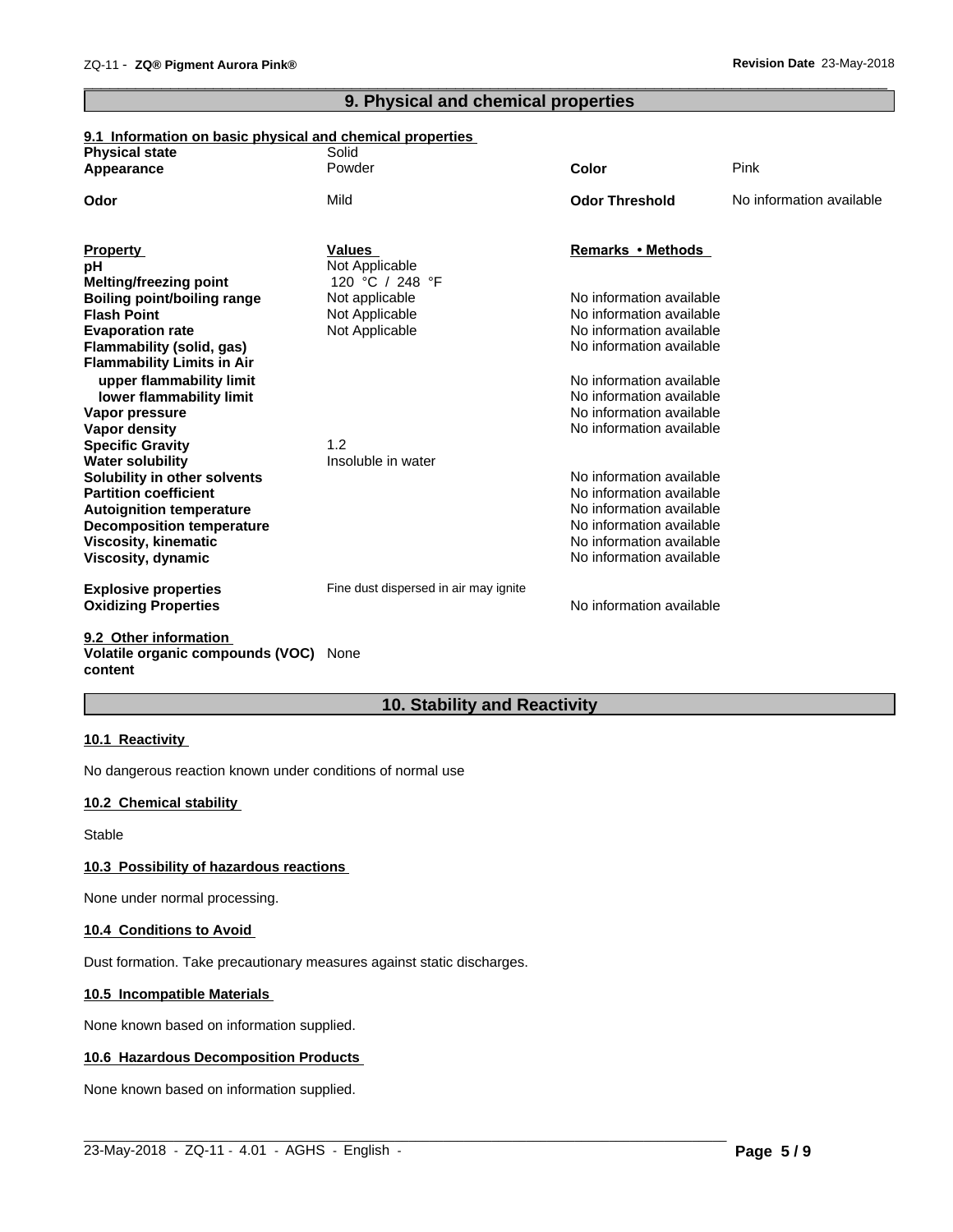## **11. Toxicological information**

 $\overline{\phantom{a}}$  ,  $\overline{\phantom{a}}$  ,  $\overline{\phantom{a}}$  ,  $\overline{\phantom{a}}$  ,  $\overline{\phantom{a}}$  ,  $\overline{\phantom{a}}$  ,  $\overline{\phantom{a}}$  ,  $\overline{\phantom{a}}$  ,  $\overline{\phantom{a}}$  ,  $\overline{\phantom{a}}$  ,  $\overline{\phantom{a}}$  ,  $\overline{\phantom{a}}$  ,  $\overline{\phantom{a}}$  ,  $\overline{\phantom{a}}$  ,  $\overline{\phantom{a}}$  ,  $\overline{\phantom{a}}$ 

## **11.1 Acute toxicity**

## **Numerical measures of toxicity: Product Information**

| D50<br>Oral.                      | ∩rmal:              |
|-----------------------------------|---------------------|
| 5.300<br>(rat)<br>mg/kc<br>◡<br>ີ | 0.00<br>mg/kg (rat) |

## **The following values are calculated based on chapter 3.1 of the GHS document**

**Unknown Acute Toxicity** 1.217% of the mixture consists of ingredient(s) of unknown toxicity

**Oral LD50** 36,894.00 mg/kg<br> **LC50 (Dust/Mist)** 4.12 mg/l **LC50** (Dust/Mist)

## **Numerical measures of toxicity: Component Information**

| <b>Chemical Name</b>                        | ∟D50 Oral             | <b>LD50 Dermal</b>      | <b>LC50 Inhalation</b>   |
|---------------------------------------------|-----------------------|-------------------------|--------------------------|
| Basic<br>^<br>$Dod$ 1.1<br>seu.<br>3068-39- | Rat<br>449<br>∣ ma/kc | 2.500<br>(rat)<br>mq/kq | 0.05<br>ma/l<br>(4 hour) |

 $\_$  ,  $\_$  ,  $\_$  ,  $\_$  ,  $\_$  ,  $\_$  ,  $\_$  ,  $\_$  ,  $\_$  ,  $\_$  ,  $\_$  ,  $\_$  ,  $\_$  ,  $\_$  ,  $\_$  ,  $\_$  ,  $\_$  ,  $\_$  ,  $\_$  ,  $\_$  ,  $\_$  ,  $\_$  ,  $\_$  ,  $\_$  ,  $\_$  ,  $\_$  ,  $\_$  ,  $\_$  ,  $\_$  ,  $\_$  ,  $\_$  ,  $\_$  ,  $\_$  ,  $\_$  ,  $\_$  ,  $\_$  ,  $\_$  ,

## **11.2 Information on toxicologicaleffects**

## **Skin corrosion/irritation**

Product Information • May cause irritation Component Information

 $\overline{\cdot}$  No information available

## **Serious eye damage/eye irritation**

Product Information • Irritating to eyes Component Information • No information available

## **Respiratory or skin sensitization**

Product Information • May be harmful if inhaled Component Information • No information available

## **Germ cell mutagenicity**

Product Information • No information available Component Information • No information available

## **Carcinogenicity**

Product Information • Contains no ingredient listed as a carcinogen Component Information • No information available

## **Reproductive toxicity**

Product Information • No information available Component Information • No information available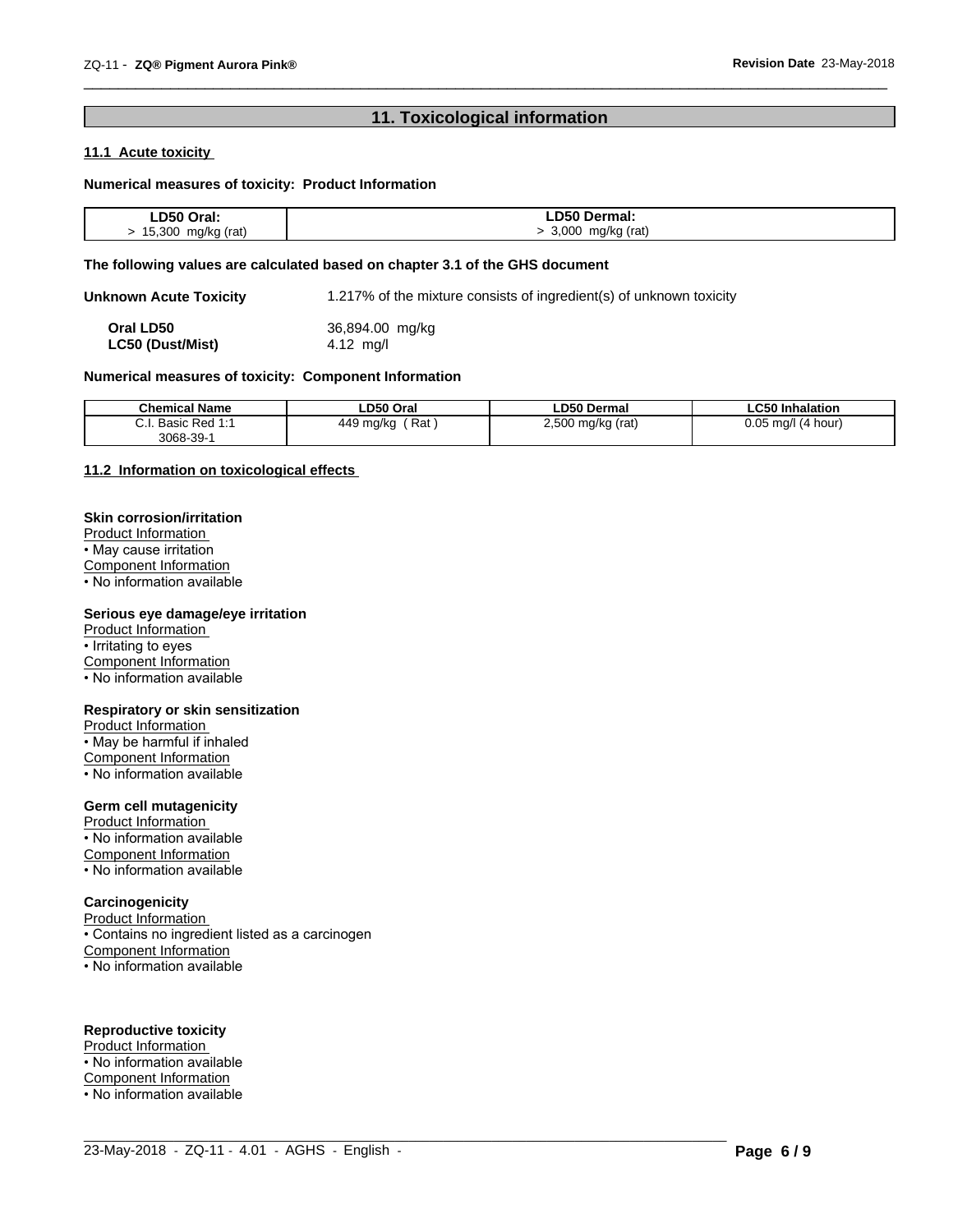## **STOT - single exposure** No information available

## **STOT - repeated exposure**

• No known effect

## **Other adverse effects**

Product Information • No information available Component Information • No information available

**Aspiration hazard** Product Information • No information available Component Information • No information available

## **12. Ecological information**

 $\overline{\phantom{a}}$  ,  $\overline{\phantom{a}}$  ,  $\overline{\phantom{a}}$  ,  $\overline{\phantom{a}}$  ,  $\overline{\phantom{a}}$  ,  $\overline{\phantom{a}}$  ,  $\overline{\phantom{a}}$  ,  $\overline{\phantom{a}}$  ,  $\overline{\phantom{a}}$  ,  $\overline{\phantom{a}}$  ,  $\overline{\phantom{a}}$  ,  $\overline{\phantom{a}}$  ,  $\overline{\phantom{a}}$  ,  $\overline{\phantom{a}}$  ,  $\overline{\phantom{a}}$  ,  $\overline{\phantom{a}}$ 

## **12.1 Toxicity**

**Ecotoxicity No information available** 

 $<$  1 % of the mixture consists of components(s) of unknown hazards to the aquatic environment

## **Ecotoxicity effects**

## **12.2 Persistence and degradability**

No information available.

## **12.3 Bioaccumulative potential**

Discharge into the environment must be avoided

## **12.4 Mobility in soil**

No information available.

## **12.5 Other adverse effects**

No information available

## **13. Disposal Considerations**

## **13.1 Waste treatment methods**

Dispose of in accordance with federal, state, and local regulations.

## **14. Transport Information**

 $\_$  ,  $\_$  ,  $\_$  ,  $\_$  ,  $\_$  ,  $\_$  ,  $\_$  ,  $\_$  ,  $\_$  ,  $\_$  ,  $\_$  ,  $\_$  ,  $\_$  ,  $\_$  ,  $\_$  ,  $\_$  ,  $\_$  ,  $\_$  ,  $\_$  ,  $\_$  ,  $\_$  ,  $\_$  ,  $\_$  ,  $\_$  ,  $\_$  ,  $\_$  ,  $\_$  ,  $\_$  ,  $\_$  ,  $\_$  ,  $\_$  ,  $\_$  ,  $\_$  ,  $\_$  ,  $\_$  ,  $\_$  ,  $\_$  ,

| <u>DOT</u>  | Not regulated |
|-------------|---------------|
| <b>MEX</b>  | Not regulated |
| <b>IMDG</b> | Not regulated |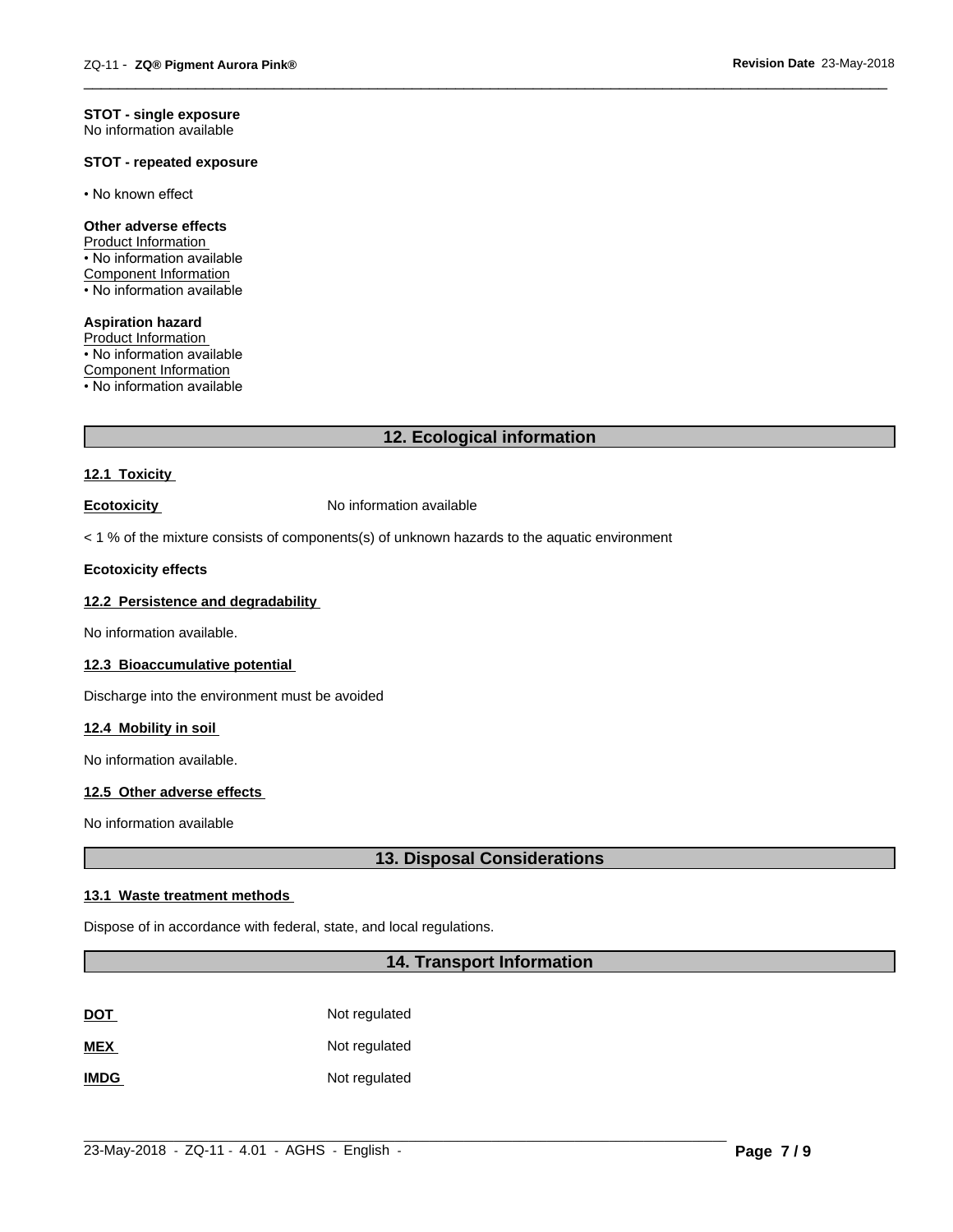## $\overline{\phantom{a}}$  ,  $\overline{\phantom{a}}$  ,  $\overline{\phantom{a}}$  ,  $\overline{\phantom{a}}$  ,  $\overline{\phantom{a}}$  ,  $\overline{\phantom{a}}$  ,  $\overline{\phantom{a}}$  ,  $\overline{\phantom{a}}$  ,  $\overline{\phantom{a}}$  ,  $\overline{\phantom{a}}$  ,  $\overline{\phantom{a}}$  ,  $\overline{\phantom{a}}$  ,  $\overline{\phantom{a}}$  ,  $\overline{\phantom{a}}$  ,  $\overline{\phantom{a}}$  ,  $\overline{\phantom{a}}$ **IATA** Not regulated

## **15. Regulatory information**

## **15.1 International Inventories**

| <b>TSCA</b>          | Complies                 |  |
|----------------------|--------------------------|--|
| <b>DSL</b>           |                          |  |
| <b>EINECS/ELINCS</b> | Complies                 |  |
| <b>ENCS</b>          |                          |  |
| <b>IECSC</b>         | Complies                 |  |
| <b>KECL</b>          | $\overline{\phantom{0}}$ |  |
| <b>PICCS</b>         |                          |  |
| <b>AICS</b>          | Complies                 |  |
| <b>NZIoC</b>         | -                        |  |

 **TSCA** - United States Toxic Substances Control Act Section 8(b) Inventory

 **DSL** - Canadian Domestic Substances List

 **EINECS/ELINCS** - European Inventory of Existing Chemical Substances/European List of Notified Chemical Substances

 **PICCS** - Philippines Inventory of Chemicals and Chemical Substances

 **ENCS** - Japan Existing and New Chemical Substances

 **IECSC** - China Inventory of Existing Chemical Substances

 **KECL** - Korean Existing and Evaluated Chemical Substances

 **PICCS** - Philippines Inventory of Chemicals and Chemical Substances

 **AICS** - Australian Inventory of Chemical Substances

 **NZIoC** - New Zealand Inventory of Chemicals

## **15.2 U.S. Federal Regulations**

## **SARA 313**

Section 313 of Title III of the Superfund Amendments and Reauthorization Act of 1986 (SARA). This product contains a chemical or chemicals which are subject to the reporting requirements of the Act and Title 40 of the Code of Federal Regulations, Part 372:

| <b>Chemical Name</b>        | 313<br>Threshold Values<br>SARA<br>. .<br>% | Weight-%  |
|-----------------------------|---------------------------------------------|-----------|
| Resin<br>Compound)<br>(∠inc |                                             | 100<br>90 |
|                             |                                             |           |

## **15.3 Pesticide Information**

Not applicable

## **15.4 U.S. State Regulations**

## **California Proposition 65**

This product does not contain any Proposition 65 chemicals

| <b>Chemical Name</b><br>C.I. Basic Violet 10 - 81-88-9 |                        |                       | California Prop. 65<br>Carcinogen |                                           |  |
|--------------------------------------------------------|------------------------|-----------------------|-----------------------------------|-------------------------------------------|--|
|                                                        |                        |                       |                                   |                                           |  |
| <b>16. Other information</b>                           |                        |                       |                                   |                                           |  |
| <b>NFPA</b>                                            | <b>Health Hazard -</b> | Flammability -        | Instability -                     | <b>Physical and chemical</b><br>hazards - |  |
| <b>HMIS</b>                                            | <b>Health Hazard 2</b> | <b>Flammability 1</b> | <b>Physical Hazard 0</b>          | Personal protection X                     |  |

*ACGIH (American Conference of Governmental Industrial Hygienists) Ceiling* (C) *DOT (Department of Transportation) EPA (Environmental Protection Agency) IARC (International Agency for Research on Cancer) International Air Transport Association (IATA)*